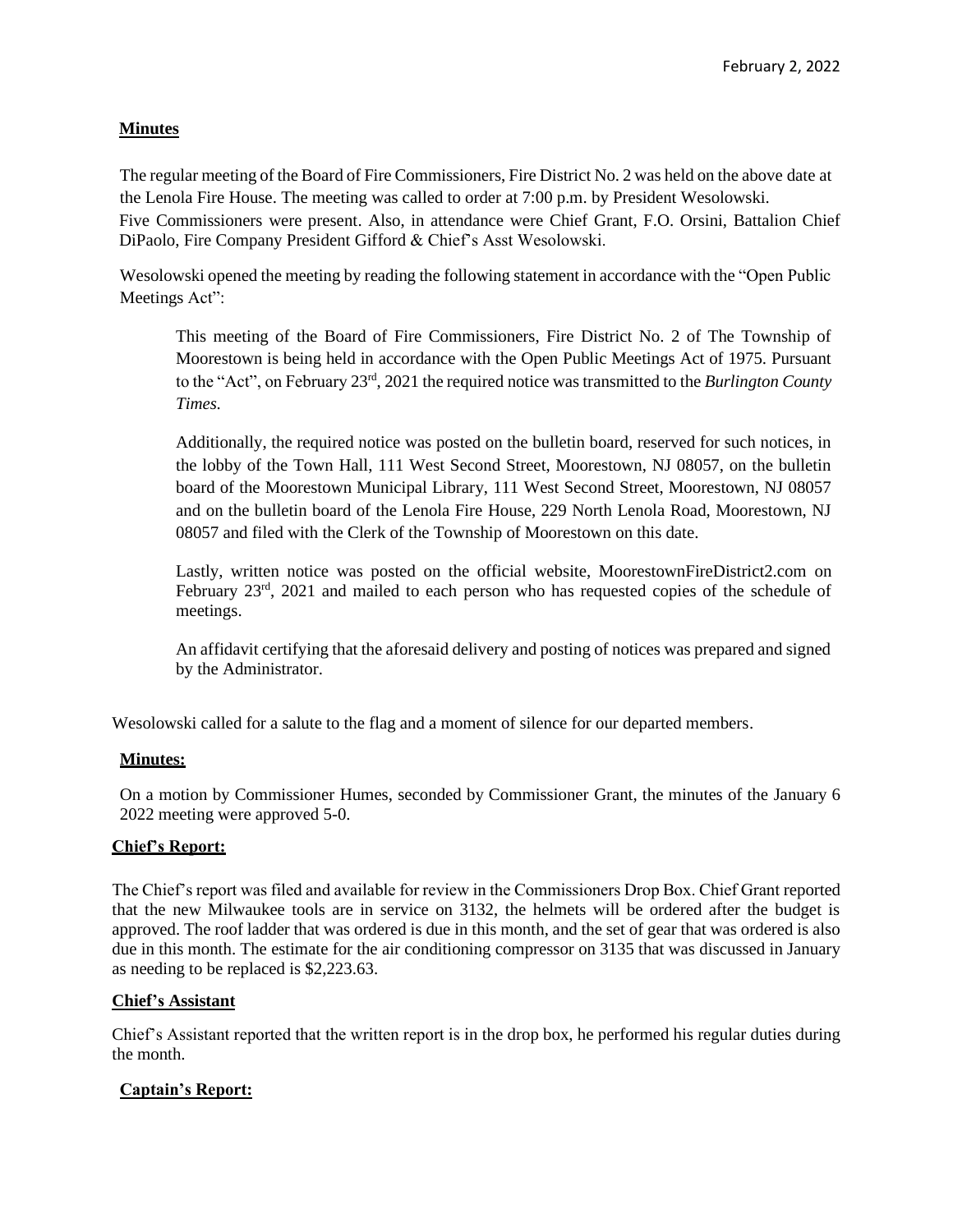The written report is available for review in the drop box. Battalion Chief DiPaolo listed the repairs done to apparatus for the month and the total fuel used.

# **Fire Official's Report:**

The written report is in the drop box.

- 1. Provided the inspection totals.
- 2. Penalty totals for the month were provided as well as False Fire Alarm Notices issued.
- 3. Zoning & Planning review totals.

Orsini also discussed a fire investigation for a fire on Lippincott Ave. The Year end report was also included in the drop box. And finally, Orsini stated that there was a letter from the architect for the residential units proposed at the mall. The architect stated that they had no objections to any items that Orsini listed during his review of the project. Orsini stated that he was happy, as he had requested that the entire garage area be suppressed, which is not required by code. President Wesolowski asked how the supplemental supply line figured into this project. Orsini stated that this was one of the items that he had listed as being needed to be completed for this construction project.

#### **Rental Manager's Report:**

Hall Manager Orsini noted that the report was in the drop box. He noted that there were seven affairs during the past month, and 10 new bookings for 2022. He also noted that the plumbing issue was scheduled to begin next week.

### **Squad Report:**

Administrator Knobbs stated that there no reports.

# **Bills:**

The Statement of Expenditures, listing of bills to be paid in February were provided to the Board members for review prior to the meeting. Administrator Knobbs discussed the bills highlighted on said Statement and reported on bills received after the report was published. He further noted that there were routine bills that were due to be paid but not yet received. He also noted that Craven Plumbing was due out next week and the estimate was for \$7,875.00 for the first part. If the second part was needed it would be and additional \$6,780.00. Both those amounts were encumbered last year awaiting the scheduling of the work this year. Root 24 came out and looked at the job, and consulted with Craven, but were not interested in giving a quote for the job. Roto-Rooter was also contacted and they also declined on the repair. The parking lot project that was previously discussed and encumbered last year is awaiting fair weather for completion. The low estimate was American Asphalt at \$4,850.00, Wallace Paving came in at \$6,350.00 and Earle Paving was not interested in the project. Knobbs also noted that the hall window project was also encumbered and will be scheduled as soon as the windows are built. Knobbs stated that he receives regular calls from Andersen who state that they are having problems due to material shortages and they will notify us as soon as they are built.

There being no further questions or comments on the bills, a motion by Commissioner Grant, seconded by Commissioner Mann to pay the February bills and any regular bills that come in was approved by the five commissioners present.

**Communications:** Knobbs stated that in the drop box are copies of the updated meeting date list, the new opening statement that will be placed into use at the March Meeting, and a letter requesting use of the hall. Wesolowski stated that the letter was from Matt Orsini requesting the hall for a baby shower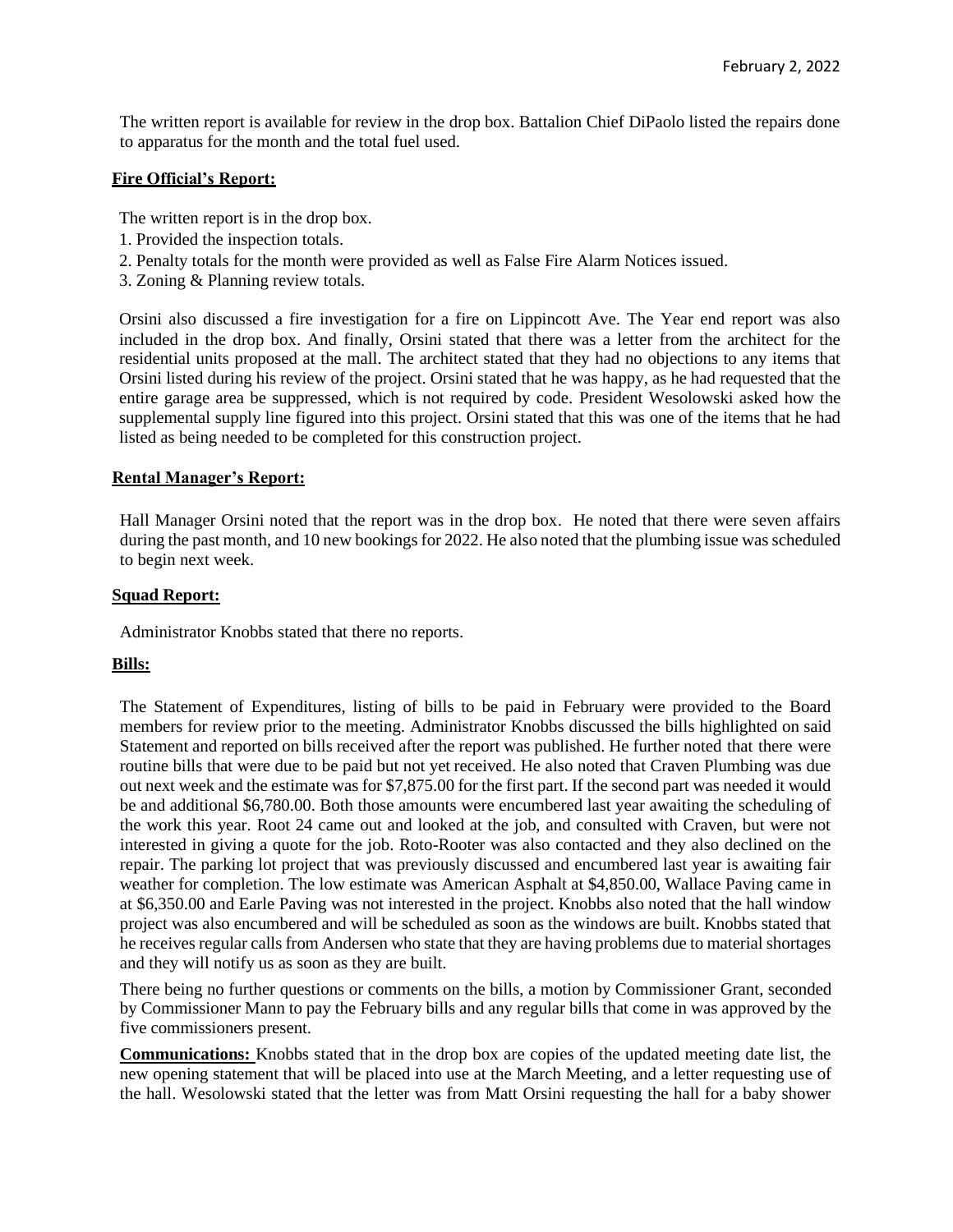April 24, 2022. Motion was made by Commissioner Grant, seconded by Commissioner Mann for use of the hall by Orsini. The motion was approved by the five commissioners present.

### **Old Business:**

**Parking Lot sealing:** Wesolowski noted that this was discussed during the Bills portion of the meeting.

**Meeting Table:** President Wesolowski reported that the current table is a laminate and it cannot be refinished. Possibly use Old English to hide the scratches. Wesolowski asked if anyone had any ideas for the repair of the scratches. After discussion, it was decided that we continue with the table the way it is and possibly look into other repair options.

**Election:** Knobbs noted that there is a copy of the Ballot Face and the Election and Budget advertisement in the drop box. The date of the election is Saturday February  $19<sup>th</sup>$  from 2 to 9 p.m. Also, the voting machine operator, the Judge and tellers have been assigned, and finally the Budget is expected to be okayed for the election soon, the DLGS is just beginning to look at the Adopted Budgets. Knobbs spoke with them and they stated that as long as we made no changes from the approved Budget to the Adopted Budget, we will be okay.

### **New Business:**

Yearend 2022 Budget vs. Actual: Administrator Knobbs stated that there is a copy of same in the drop box. He stated that the upcoming Resolution will move the funds necessary to balance the categories and he discussed each category.

**Resolution 2022-03:** President Wesolowski introduced and read *Resolution 2022-03 "Budget Appropriation Transfers"* Motion by Commissioner Humes, seconded by Commissioner Grant to approve the resolution. On a roll call vote, the resolution passed 5-0.

**Resolution 2022-04:** Administrator Knobbs stated that this resolution was for record keeping. There is no need for a resolution to place a question on the ballot for use of unrestricted funds.

President Wesolowski introduced and read *Resolution 2022-04 "Authorizing a Capital Expenditure to Replace a Fire Official Vehicle".* On a motion by Commissioner Humes, seconded by Commissioner Mann to approve the resolution. On a roll call vote, the resolution passed 5-0.

Knobbs further noted, that if you look at the ballot, he included an explanatory statement for this question. It is not required, but he felt it was justified due to the number of Absentee Ballots that go out each year.

**A.C. Compressor on 3135:** Chief brought up the replacement cost of \$2,223.63 for this project. He stated that if the board wanted to wait until later in the year, he was fine with that. Motion by Commissioner Humes, seconded by Commissioner Grant to approve the expenditure, with the timing of the repair to be coordinated between the Chief and the Administrator.

**Treadmill:** Chief Grant reported on the use of the gym equipment, and the number of members who use the gym area. He stated that the treadmill is malfunctioning and was requesting the commissioners assistance in purchasing a new treadmill with a cost not to exceed \$2,000.00. After discussion, a motion was made by Commissioner Grant, seconded by Commissioner Mann to approve the expenditure. Motion was approved by the five commissioners present.

#### **Meeting opened to the public:**